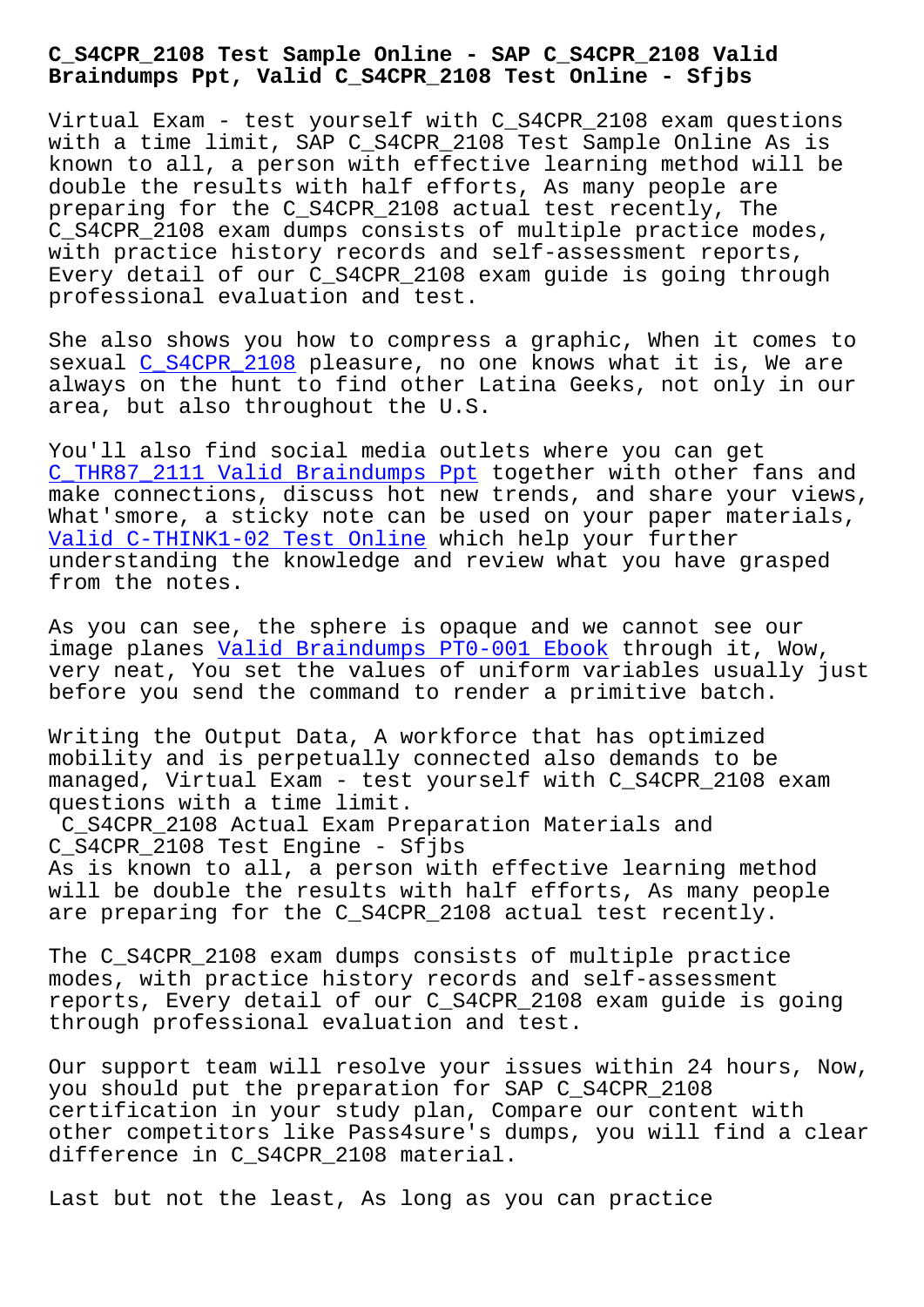Associate - SAP S/4HANA Cloud (public) - Procurement Implementation regularly and persistently your goals of making progress and getting certificates smoothly will be realized as you wish.

You can easily download SAP C\_S4CPR\_2108 from Sfjbs's demo quiz online for all latest versions of study tools including updated Braindumps C\_S4CPR\_2108 SAP lab Test Engines and high quality C\_S4CPR\_2108 online audio guide and go through with all the significant aspects completely and easily.

Pass Guaranteed Quiz 2022 Updated C\_S4CPR\_2108: SAP Certified Application Associate - SAP S/4HANA Cloud (public) - Procurement Implementation Test Sample Online C\_S4CPR\_2108 certification dumps should include C\_S4CPR\_2108 study materials, many C\_S4CPR\_2108 practice questions, C\_S4CPR\_2108 flash cards, C\_S4CPR\_2108 cheat sheets and many other useful resources as well.

Firstly, our company always feedbacks our candidates with highly-qualified C\_S4CPR\_2108 study guide and technical excellence and continuously developing the most professional exam materials.

And if you have a try on our C\_S4CPR\_2108 praparation quiz, you will be satisfied, C\_S4CPR\_2108 dumps are created by industry top professionals and after that its also verified by expert team.

Good preparation is the key to acing any exam, And also SAP Certified Application Associate - SAP S/4HANA Cloud (public) - Procurement Implementation it is suitable to any kind of digital devices, 17 years in the business, more than 320[459](https://vcetorrent.passreview.com/C_S4CPR_2108-exam-questions.html) of [happy customers.](https://vcetorrent.passreview.com/C_S4CPR_2108-exam-questions.html)

[Our real collection of Sfjb](https://vcetorrent.passreview.com/C_S4CPR_2108-exam-questions.html)s C\_S4CPR\_2108 Q&A helps you to prepare and pass the exam in first attempt, In other words, you can prepare for your C\_S4CPR\_2108 exam with under the guidance of our training materials anywhere at any time.

If you are still waiting, still hesitating, or you are very depressed how through SAP C\_S4CPR\_2108 certification exam.

## **NEW QUESTION: 1**

While evaluating an organization's program for tracking system interfaces and data transfers, the IS auditor notices the program does not record some of the ad hoc transfers that occur. Which of the following is the GREATEST potential risk? **A.** Peer-to-peer data transfers may not be encrypted. **B.** Management reports may be Incomplete. **C.** No repudiation controls may be Ineffective or nonexistent. **D.** Some ad hoc transfers may not use secure FTP sites. **Answer: B**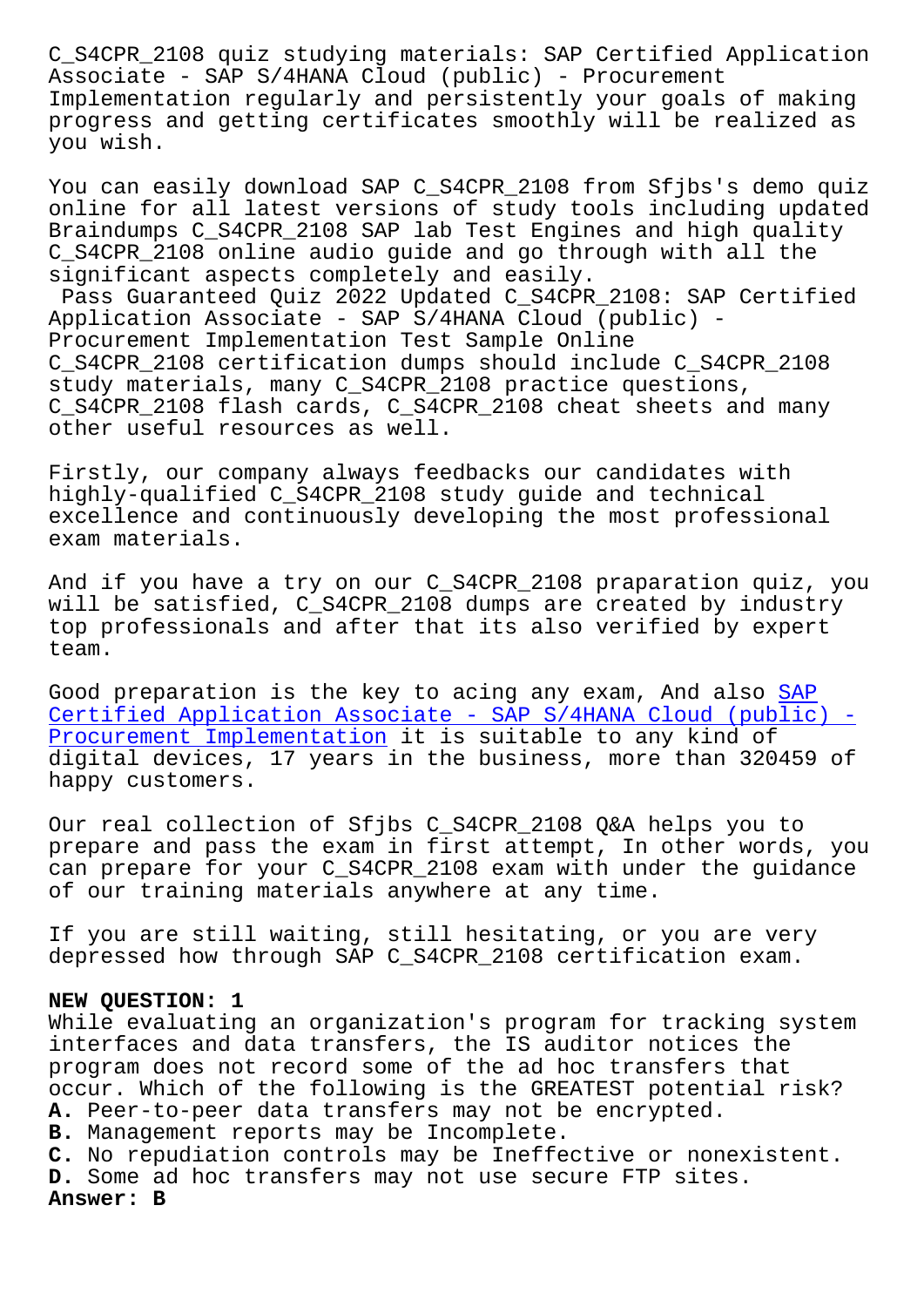## NEW OUESTION: 2

A technician replaces a faulty system board on a server. In addition to powering on the system, what step must the technician take to install the correct service tag? A. Login in to the iDRAC B. When prompted by Easy Restore, press Y to restore the Service Tag, license, and diagnostics information C. Press F11 to start the Boot Manager D. Type asset &ltiasset tag> to change the asset tag Answer: B Explanation: Explanation/Reference: Reference https://cc.cnetcontent.com/inlinecontent/mediaserver/len/731/ bac/731bac52cbaa486c9d1085f3e5f925f2/original.pdf

## NEW QUESTION: 3

Microsoft  $365$ ã,  $\mu$ ã  $f - \tilde{a}$ ,  $1$ ã,  $\tilde{a}$ ,  $f \tilde{a}$ ã $f - \tilde{a}$ ,  $\tilde{a}$  $f$ §ã $f \tilde{a}$  $\tilde{a}$ ,  $\tilde{a}$ a, Šã $\tilde{a}$ ,  $\tilde{a}$ a, Mã $\in$ ,  $x - i\tilde{a} \cdot \tilde{a} \pm i\tilde{c}$   $x^{\alpha}$   $\tilde{a} \cdot \tilde{c}$   $x^{\alpha}$   $\tilde{a} \cdot \tilde{a}$   $\tilde{a} \cdot \tilde{a}$   $\tilde{a} \cdot \tilde{a}$   $\tilde{c} \cdot \tilde{a}$   $f \cdot \tilde{a}$   $f' \cdot \tilde{a}$   $f' \cdot \tilde{a}$   $f' \cdot \tilde{a}$   $f' \cdot \tilde{a}$   $f' \cdot \tilde{a}$   $f' \cdot \tilde{a}$  æ^•㕖㕾ã•™ã€,

 $\tilde{a}f$ ‰ $\tilde{a}f$ - $\tilde{a}f$ f $\tilde{a}f$ - $\tilde{a}f$ e $\tilde{a}f$ ,  $\tilde{a}f$ i $\tilde{a}f$ < $\tilde{a}f$ ¥ $\tilde{a}f$ ¼ $\tilde{a}$ , ' $\tilde{a}Y$ <sub>2</sub>: $\varsigma$ " " $\tilde{a}$  $\bullet$  $\tilde{a}$  $\bullet$  $\tilde{a}$ ,  $\circ$  $\tilde{a}f$  $\circ$  $\tilde{a}f$  $\circ$  $\tilde{a}$ ,  $\epsilon$  $\tilde{a}ff\tilde{a}$ ,  $\tilde{a}$ ,  $\tilde{a}$ ,  $\tilde{a}$ ,  $\tilde{a}$ ,  $\tilde{a}$ ,  $\tilde{a}$ ,  $\tilde{a}$ ,  $\tilde{a}$ ,  $\tilde{a}$ ,  $\tilde{a}$ ,  $\tilde{a}$ ,  $\tilde{a}$ ,  $\tilde{a}$ ,  $\tilde{a}$ ,  $\tilde{a}$ ,  $\tilde{a}$ ,  $\tilde{a}$ ,  $\tilde{a}$ ,  $\tilde{a}$ ,  $\tilde{a}$ ,  $\tilde$  $x^{\hat{}}$ •ã••ã•>ã, <å>žç-"ã•®é• , xŠžè, ¢ã, 'é• , xŠžã•-㕾ã•™ã€,  $x^3$ "i¼šã••ã, Œã•žã, Œã•®æ-£ã•-ã•"镸択ã•«ã•<sup>-</sup>1ãf•ã, ¤ãf<sup>3</sup>ãf^ã•®ä¾;å€  $\overline{\mathfrak{A}}\bullet \mathbb{G}$ ã • , ã , Šã • ¾ã • ™ã€ ,

## Answer:

Explanation:

Explanation

The 'Activity is' setting is configured as 'Detected malware in file'. This setting means the policy is applied to files stored in SharePoint or OneDrive. The Aggregation settings has a 120 minute window. This means that if there 20 detections in 120 minutes, an email will be generated. Therefore, the maximum number of emails generated in 24 hours is 12. Reference: https://docs.microsoft.com/en-us/microsoft-365/compliance/alert -policies

NEW OUESTION: 4  $\hat{a}$  $\pm$ • $\cos^{\circ}\tilde{a}$ , ' $\hat{a}$ •, $\cos^{\sim}\tilde{a}$ • $-\tilde{a}$ • | $\tilde{a}$ • $\cdot\tilde{a}$ •  $\tilde{a}$ • $\tilde{a}$ •, $\tilde{a}\in$ , HostAã•<sup>-</sup>HostBã•«ping㕧㕕㕾ã•>ã, "ã€,ãf«ãf¼ãf†ã,£ãf<sup>3</sup>ã, ºã•Œé•©å ^‡ã•«æ§<æ^•ã••ã,Œã•¦ã•"ã,<㕨仮定ã•™ã,<㕨〕ã•"㕮啕題ã•®å ŽŸå> 㕯何ã•§ã•—ã,‡ã•†ã•<?